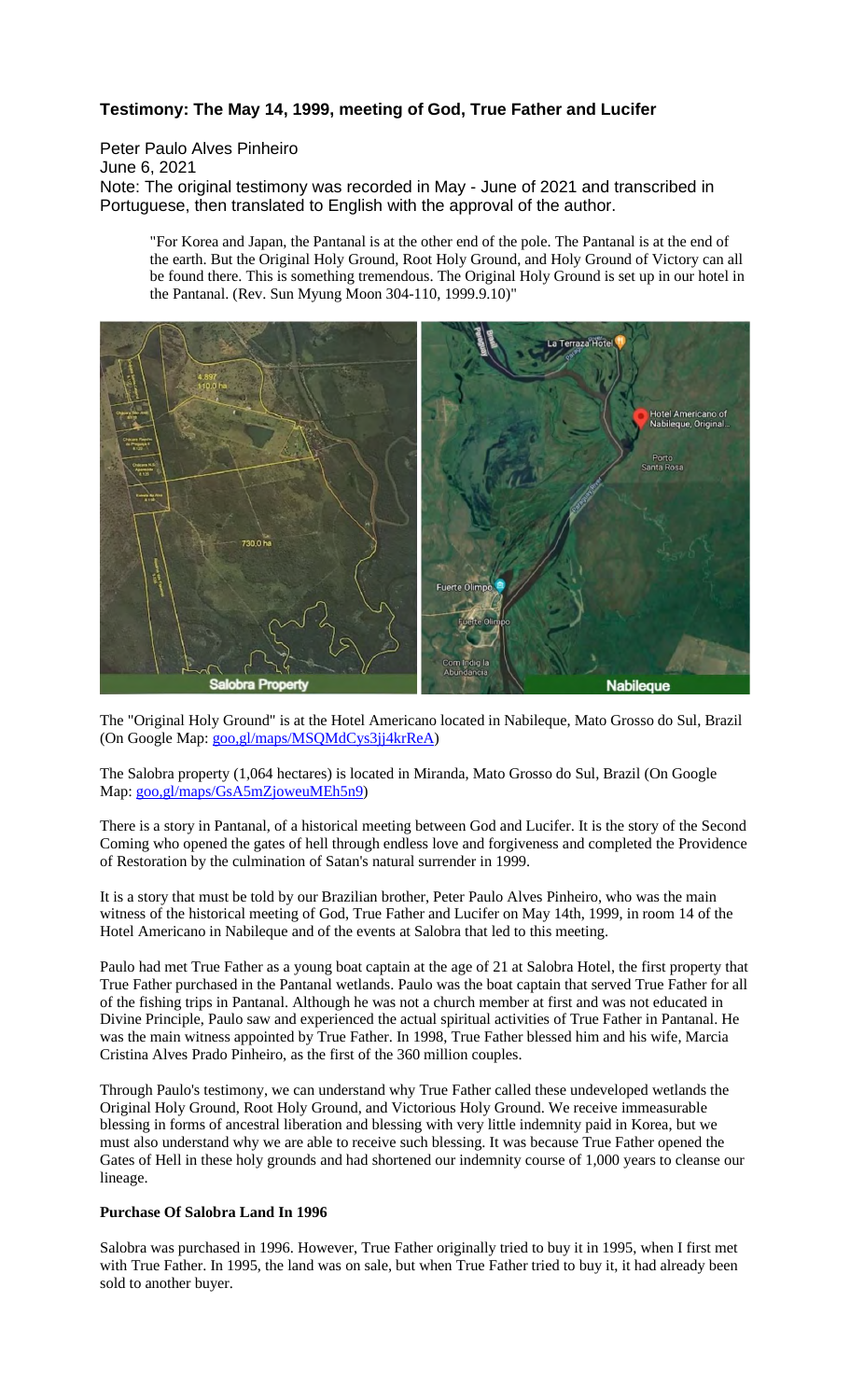In 1996, True Father asked Dr. Yoon Sang Kim (the former president of the Jardim Project) to go and find a piece of land that could be purchased in the wetlands of Pantanal. President Kim, accompanied by a real estate agent named Luis Ribas, was returning from an unfruitful search of such land one day. On the way back, they lost their way home. Actually, President Kim was sleeping and his driver entered the Salobra hotel to have lunch there. While having lunch at the hotel's restaurant, they learned that the Salobra land and the hotel were being sold again. It had been sold before to another person, but it was recovered in court because the previous buyer went bankrupt and could not complete the payment. President Kim found that the owner, Claudio, once again put the property up for sale.

President Kim returned to the New Hope Farm in Jardim and reported to True Father that he did not find any farm on sale in the wetlands. But when he mentioned that Salobra was on sale again, True Father reacted quickly and instructed him to purchase it. Then, President Kim said, "but Salobra is not a wetland, there are rocks." True Father said, "If it is Salobra, you can buy it. Buy it."

On the same night, President Kim asked Luis Ribas to call Claudio, who immediately traveled from Miranda to Jardim, approximately 200 km, on the next day. Within 2 days, they agreed on the sale. That was between August 4th and 5th of 1996.

On the 8th, True Father arrived at the Salobra land between 8 and 9 in the morning. When He got there He said: "Wow, this is very beautiful."

True Father actually had already packed His suitcases and was ready to go to Africa if President Kim did not find a property in the wetlands. True Father told me directly on three separate occasions that He had intended to go to Africa if the Salobra farm was not found. Salobra is geographically located within the Pantanal wetlands. The farm itself has wetlands.

This is how True Father purchased the Salobra farm. He moved to live on the land with True Mother, some of His children and grandchildren.

#### **Salobra Fishing Begins**

When True Father purchased Salobra, I worked at Salobra as a boat captain for tourists. Although I was not yet a member of the church, True Father was searching for the best captain in the area, and so I was selected to drive the boat for True Father for fishing. In the beginning, when True Father first started spending His time at the farm, He appeared to me like a tourist who is there to research and study nature. He was calm but with a sense of depth to His demeanor. His day to day fishing activities appeared quite normal.

One day, we introduced the Salobra River for the first time to True Father. We were not catching fish in the Miranda River, which was muddy. The Salobra River was clean and appropriate for tourism, so we suggested going there. Until then, True Father did not know about the fish called pacu because He was focused only on dorado, a golden fish, until that time. When we started to fish in the Salobra River for pacus, we could not catch any. Then True Father started to investigate how to catch pacus. We went further up the river because He wanted to know more about the region.

Then we brought True Father to Bahia Preta (Preta Bay), which is a place we used to go with tourists, located past a forest. We saw all kinds of animals like deer and alligators that day. True Father saw the animals and the landscape and said: "Wow, it is very similar to Africa. But there is a difference that no one understands."

This was how the first period of True Father's stay finished and He suddenly left Salobra. At the time, I did not know where He went.

#### **3-Day Search For Signs**

One day, True Father came back to Salobra. He told me that he was coming from Kodiak and said: "I am going to stay here for 3 days. I came to look for a sign. I need to find this sign. If I don't find this sign, I am leaving for Africa." One person was translating this to me. As I listened to the translator, I was facing the translator. However, True Father put his hands on my face and turned my face so I could see True Father directly in His eyes. True Father was sitting very close to me, and He reached to touch my shoulders and I felt Him expressing how important my responsibility was during this 3-day period. I did not understand it at the time.

Because True Father told me He will leave for Africa if he does not find the sign, I really felt that He will go away and will never come back to Salobra.

I saw that there were many people who followed and respected Him, but when He told me about the sign,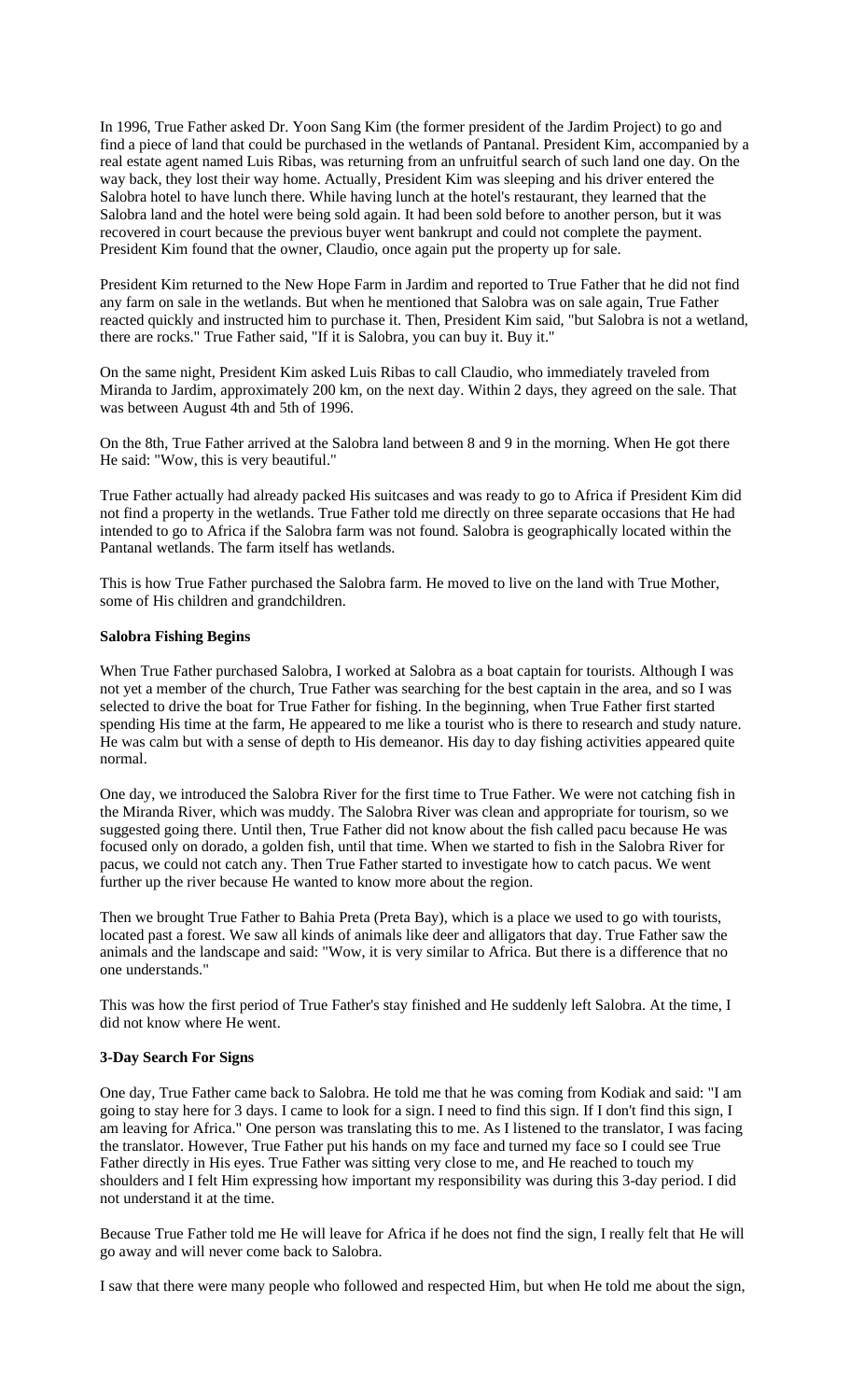I felt that it would be my fault if He did not find any signs and had to leave South America. Actually, the atmosphere of the surrounding people who were listening to this conversation seemed very clear that it was my responsibility for Him to stay or not. So my friends, the co-workers and the boat captains also started to help look for this sign. But no one understood what this sign was. The 3 days felt very, very heavy. On the third day, True Father caught a pacu. I understood that this pacu represented the sign that True Father was looking for.



It was very difficult for me during the three days. I tried to communicate with True Father via other people in order to advise Him how to fish. But nobody wanted to tell Him. They even told me that the messiah already knows many things. So I asked, "why doesn't He snap his fingers and make the sign appear and make the fish jump into the boat?"

True Father asked me to prepare the boat before 5 in the morning. He did not say what time exactly, so I was already waiting from 2 o'clock. Many people who were close to Him said that He was

already old and that He did not have to go out so early. I told them, "you don't know the father you have and the strength of the man you call an old man."

As time passed by, I felt more and more that these people did not truly understand this person called Rev. Moon. The more I spent time with True Father, the more I realized that people who surrounded Him did not believe in things that He was talking about.

Each morning, after my boat was prepared at the dock, within 5 minutes, Rev. Moon would appear and was already on the boat. But we had to wait for other people. It was very stressful for me to deal with this situation because other people did not follow Rev. Moon's routine.

After the 3-day period, True Father again left, probably to Alaska. When He came back again to Salobra, He appeared totally different. He was more serious.



### **Opening The Gates Of Hell**

One day, True Father hooked a fish but the fish was tangled with some branches in the river. I dove underwater to untangle the fish and brought it back to the boat. Then He said to me, "half of the fish is mine and the other half is yours because you helped me. Every time you help me, it will be half and half." This happened many times. Every time His fish or hook was stuck, He would never order me to go into the water. I asked Him, "Can I go?" and went into the water of my own free will. But the water got deeper and it was more difficult and dangerous because the water was at different temperatures and there were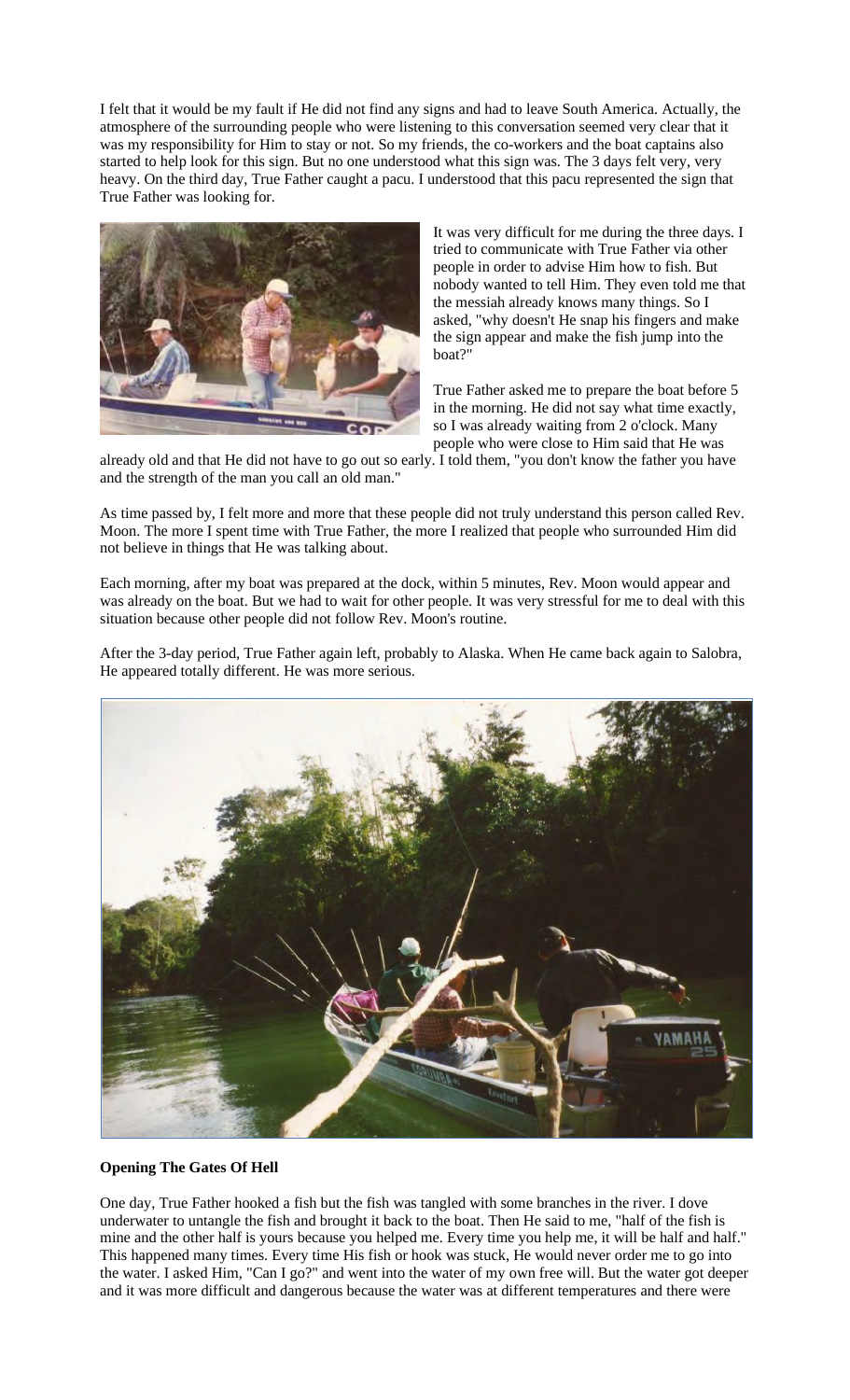more alligators and piranhas. He never told me to go in; it seemed very natural for me to dive into the water.

During these fishing trips, the condition for 360,000 couples began, and soon afterwards, for the 360 million couples. True Father asked me suddenly about my blessing one day. He matched me with my wife inside the boat with her photo and He told me to go to New York to make it official. Because I did not have my passport and did not want to leave fishing to do this paperwork, I said I wished to stay and continue fishing. Then He told me to go to Jardim and receive the blessing there. He told me this was the number 1 of the 360 million couples.

Also during this period, True Father saved the religious leaders, the saints and the criminals in the spiritual world. There were 34 blessings including Jesus, Buddha, Hitler, Mussolini, Mao Tse Tung. I had many spiritual experiences fishing with True Father during this time.

When I dove into the water to go after the fishes that were tangled underwater, I had a spiritual experience every time. I followed the fishing line into the water. It was like I was holding on to True Father and I had to go deep inside the water but in a completely another environment, like a battlefield. Each fish had different characteristics and represented a different person. When True Father caught a fish representing Buddha, He had a ceramic Buddha doll by the lake. I thought it was strange. I hardly knew what True Father was doing at the time but I saw many spiritual things. True Father did not say anything. He just put His finger over His lips, telling me not to say anything about what I saw. He put His hand over His heart, telling me to be calm and to go slow.

These experiences started when we fished for a pacu. Inside the water, I saw spiritually, a street where a naked man marked with many swastikas, the symbol of Nazism, was running from a group of people who were throwing rocks and sticks. He could not hide anywhere. I was following the fishing line, and then I saw that this naked man held the fishing line in his hand also. I then shook the line and the environment changed suddenly and found the fish. I returned to the boat and placed the fish inside the boat. I then went to measure the fish, and saw that the fish was all scratched up and marked with swastika symbols.

Each of the fish that came up represented someone. In the case of this fish with swastika markings, True Father took my hands and prayed. I could not tell anyone about this situation, because otherwise people would think that Rev. Moon brainwashed me. I also did not want to get off the boat, because I knew that Rev. Moon needed help and people did not understand Him. He needed someone who had enough physical strength and courage to dive into the dangerous water.

I also did not understand about the spiritual conditions at the time, but I knew that this person was in need of help and that people did not understand him. Because I saw things in the spiritual realm, I found it very interesting to be with him. I am of a descendant of indigenous people, and I was already expecting someone like True Father to arrive.

When the first 36 of the 360 million couples' blessing started, True Father started to talk about going to Fuerte Olimpo in Paraguay. True Father asked me to go together to Fuerte Olimpo and so we started fishing from there. The situation was very different there, and I had to be more patient. I felt like a lambari (small fish) in the middle of a group of piranhas. Other people did not want me there probably because I was a Westerner and was also close to True Father on the boat every day. There were other people who wanted to take my place. One time, True Father said to one of them, "If you want to take his place to drive the boat, you can. But only if you can do what he can do." What I was doing for True Father was not just physical, but it was also spiritual.

I was not really a member of the church yet since I did not have any knowledge of the Divine Principle. For me, when Rev. Moon asked me to do something, I needed to follow it even when He was not there. I tried not to be influenced by other people when I followed Rev. Moon's orders. Other people said to me, "when Rev. Moon is not here, I am in charge." But I did not care and always followed True Father's orders. I believe that a true value of a person appears in how he/she acts when no one is looking. I had a lot of difficulty with preparation for Rev. Moon's fishing because many people began preparation seriously only when Rev. Moon was about to arrive.

It was during this time when we were going back and forth between Nabileque and Salobra, when True Father told me to come to the prayer room and listen to Hoon Dok Hae. I believe it was Mr. Pakube who was reading a paper that talked about Maria Park. I heard that it took 2 years for True Father to forgive Maria Park. Then He needed to search for her in the spiritual world. He had to make conditions to forgive her and then He searched and rescued her. The condition for forgiving Maria Park was completed in Salobra in 1997. It was in Salobra where He stayed for 21 days and caught 36 fishes, which were pacus and other kinds of fish living in the wetlands. He prayed and was victorious on that day when He completed the condition.

In 1997, True Father opened the gates of hell. Until then, one could go and visit someone in hell, but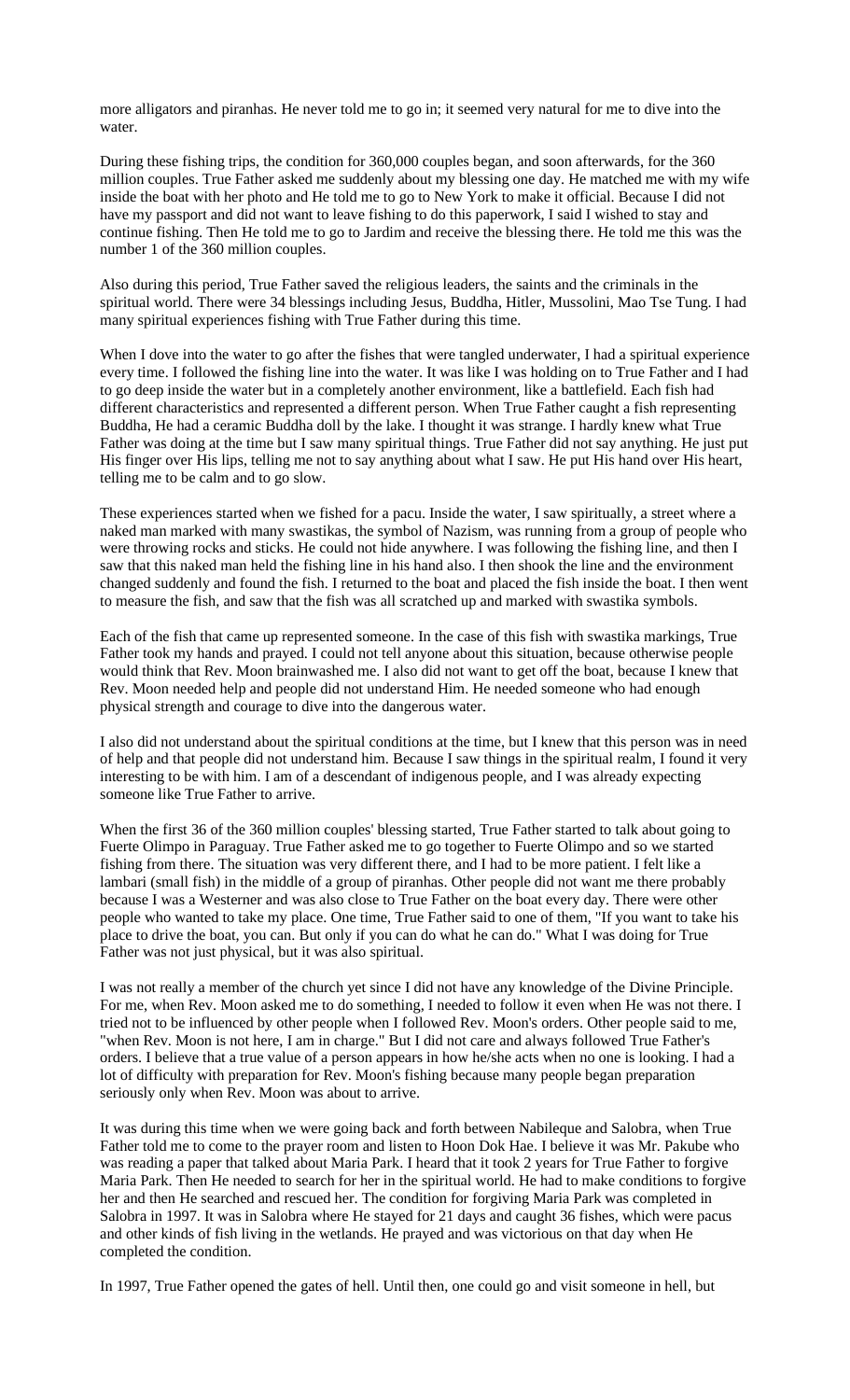could never rescue them from there. But True Father opened the gates of hell in Salobra, and now the spirits in hell can be rescued. True Father declared Absolute Obedience, Absolute Faith and Absolute Love in Jardim, but it was started in Salobra.

The blessing of 360 million couples happened in stages. The first stage was at Salobra, second at Nabileque and the third at Punta del Este in Uruguay. In 1997, True Father prayed to separate the providence of Pantanal and the providence of Jardim. He said that they were already separated in 1996, and Pantanal was connected with Alaska. Alaskan providence has a direct connection to the Pantanal providence. Pantanal has fresh water and salt water because it used to be under the ocean.

True Father found in Salobra an area where no human being has stepped in. The original form of creation was intact within this wetland. Salobra has a great importance for God's Providence, not only for the future, but now. At the same time, He said that this is the mirror of Korea, on the opposite side of the globe. What happened here reflects there. It is very dangerous to think about selling these lands. We should not underestimate these sacred fields. This land is of immense value for providence, not only in the future but now. In fact, it should be in full operation of education of conduct, ethics and spiritual teachings. This is part of the Ocean Providence. We talk about the Pantanal Providence but this is also Ocean Providence in the sense that it is connected by water, fishing and boats.

I was going back to Salobra in 1998 and 1999 when the conditions were made for the first, the second and the third stages of 360 million couples. I received my blessing in 1998. True Father was always concerned about my family situation, often asking about my wife, where and how she was.

True Father would often pray in the boat. I was curious about what He prayed and He communicated with me using body language while President Kim translated. Why did He try so hard to communicate with me even though I was not His follower and did not even know the Divine Principle yet? It was because He knew of my loyalty and that I was going to keep my promise to Him.

### **Satan Surrenders**

True Father said, "my prayer before I arrived in Pantanal was to resolve all the lineage problems in 1,000 years. However, because I came to Pantanal, everything will be solved in a blink of an eye. When we close and open our eyes, everything will be different. It will be at this speed that everything will be solved." He was speaking about the conditions of sacrifice and rescuing criminals and Satan's surrender.

True Parents never struck Lucifer. Lucifer surrendered to True Father in a natural way, only due to the Messiah's sincerity and devotion to God and His Providence. True Father managed to love even His enemies so Satan could not accuse True Father. When True Father met with His enemies in North Korea and Russia, He embraced them, who had direct connections and influence from Satan. Through these people, Satan felt true love for the first time in the physical world. When True Father caught the fishes that represented historical figures, True Father asked us to take photos of Him and the fishes 3 times, so that the record is not lost in some way. When True Father was taking these photos with the historical criminals represented by the fishes, He was sending His true love to Satan. While Lucifer was trying to attack and kill, True Father broke the barrier that Lucifer created and accessed the essence of the angel Lucifer. Lucifer was able to perceive his own conscience and seeing the possibility of 360 million blessing, he was able to realize that he would be eliminated if he had continued to attack. When he realized this, he did not want to attack anymore. He became a weak leader in the eyes of the fallen angels that followed him.

If there was a righteous leader or a king, people would usually follow him. However, Lucifer was a corrupt leader and thus others wanted to take his power in the fallen angels' world. When Lucifer showed weakness, those angels that Lucifer trained to be evil wanted to kick him out of the throne to take away the power for themselves. There was a battle between them, and Lucifer fell in Salobra on March 21st, 1999. But he fell with his authority as Satan, the creator evil, intact.

### **Satan Falls To Salobra**

It happened around 6 am on March 21st, 1999. I was walking down to the river and suddenly I felt something fall on the ground. It felt neither physical nor spiritual. I even felt the wind from the impact of Satan falling to the ground. I recognized the smell of Satan, who appeared before in Salobra, which is another story. But this time, I felt it lying there with this weird smell on the ground. But then I saw True Father arriving in his car and I started running towards the boat at the river. It was already dawn.

When True Father arrived at the boat, He shouted "pali, pali! (come quickly)" while President Kim was bringing the lunchboxes and was almost falling down in panic. True Father said "go, go" and I knew something special was happening because I had seen something strange fall to the ground. I was in an apprehensive tension with adrenaline. I was very agitated but I started the engine and accelerated. I looked to my left and saw that there were other cars arriving with ice boxes and someone shouting "stop,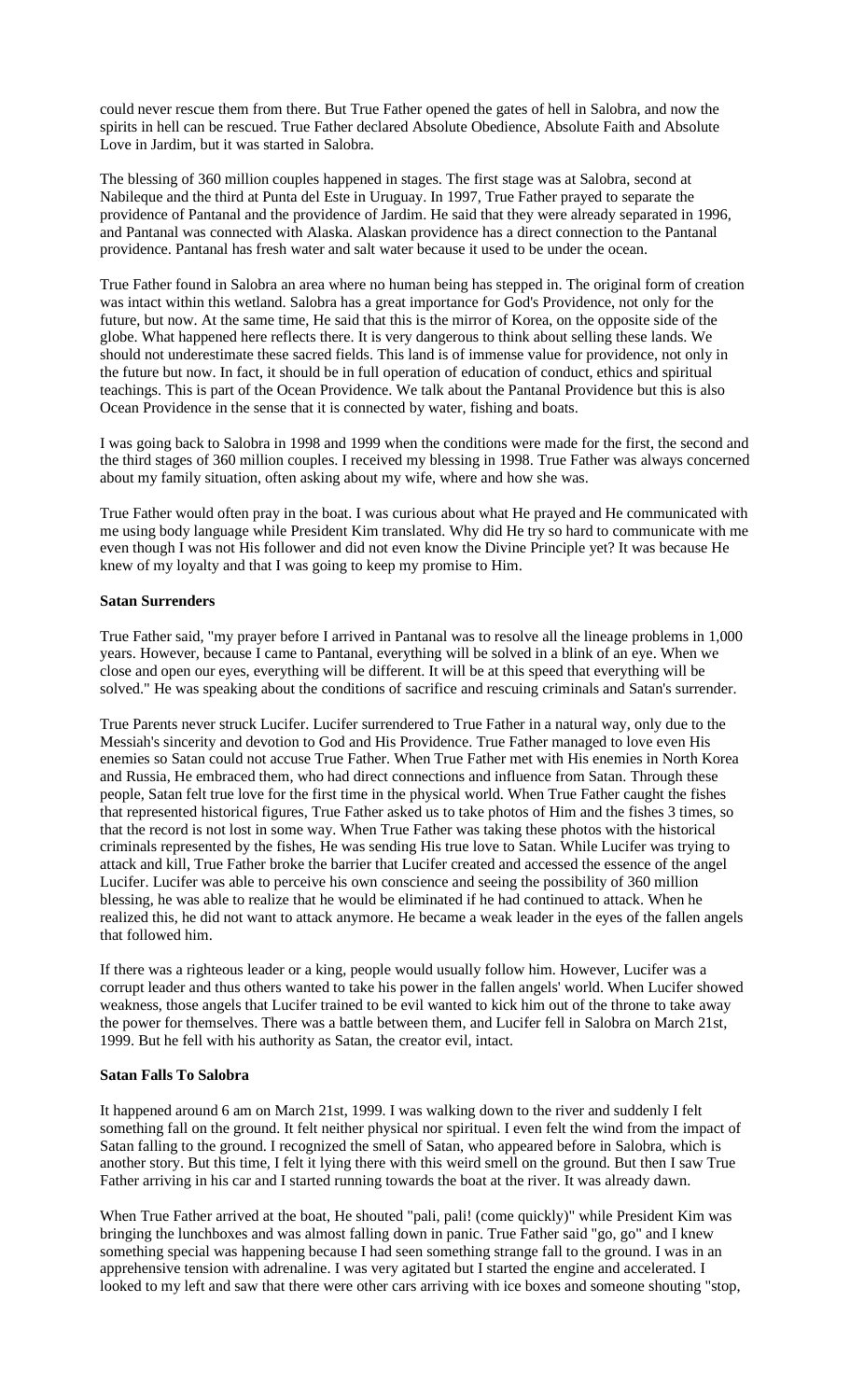stop" but True Father was ignoring them. So I kept driving the boat and as we were traveling, I could smell the thing that fell to the ground earlier. True Father was still saying, "pali, pali" and as I accelerated in a bumpy boat ride, I saw True Father's body rocking while His hands firmly grasped the boat so hard that I thought His hands would pierce the aluminum walls.

True Father asked me to stop a few times, but asked me to keep going up the river repeating "pali, pali" as if He was searching for something. So we passed all the usual fishing spots until we reached a place where we saw thousands of butterflies concentrated, mostly yellow but with some white. They flapped their wings and generated a cloud of powders in the air, which made it hard to breathe. So I had to leave the place right away. When butterflies landed on President Kim's arms, he tried to hit them away, but True Father told him not to kill any of them.

When we passed the butterflies, True Father took my hands and prayed. He prayed that Satan had surrendered, and from that day forward, Satan would no longer be able to listen to the plans between God and True Father. He also said that Satan can no longer see where True Father was, while True Father can see where Satan was. While translating, President Kim was asking True Father, "Satan? Satan?" But True Father looked at me and put His finger on His lips to tell me not to say anything about what I saw that day. I said, "I understand." He put His hand on top of His heart to tell me to be calm and quiet.

Satan was actually walking as if he was a human, along the river. We heard branches break inside the forest. It appeared like he was trying to overtake the boat, to get ahead of the boat. However, we drove the boat to a point where there was a large fallen tree in the river, and Satan could not catch up to us. This showed that, from that day forward, Satan could not find True Father.

I never imagined I would see these types of things. After all these things happened, Mr. Oyamada came to us on another boat with food. I was still very emotional and full of adrenaline, and I said "wow, you will not believe what I saw just now, and unfortunately I can't say it." It was a very unique and strange adventure, full of adrenaline. I had never experienced something like it before and I don't think anyone else did either. Then Mr. Oyamada asked what happened, and True Father explained about the surrender of Satan and He pointed at me and said that I was the witness to this event. After that day, we went back and forth between Nabileque and Salobra.



# **The Meeting Of God And Lucifer**

On May 13th, 1999, we were fishing in Nabileque. At dusk, on the way back to Fuerte Olimpo, we passed in front of Hotel Americano. As we passed, I felt a bad atmosphere there, and it seemed that Satan was there. Satan, who had fallen in Salobra, walked 55 days to Nabileque. True Father looked at Hotel Americano, and then looked at me. Then He lowered his head quietly. We passed the hotel and went down the Paraguay River, fishing near Fuerte Olimpo.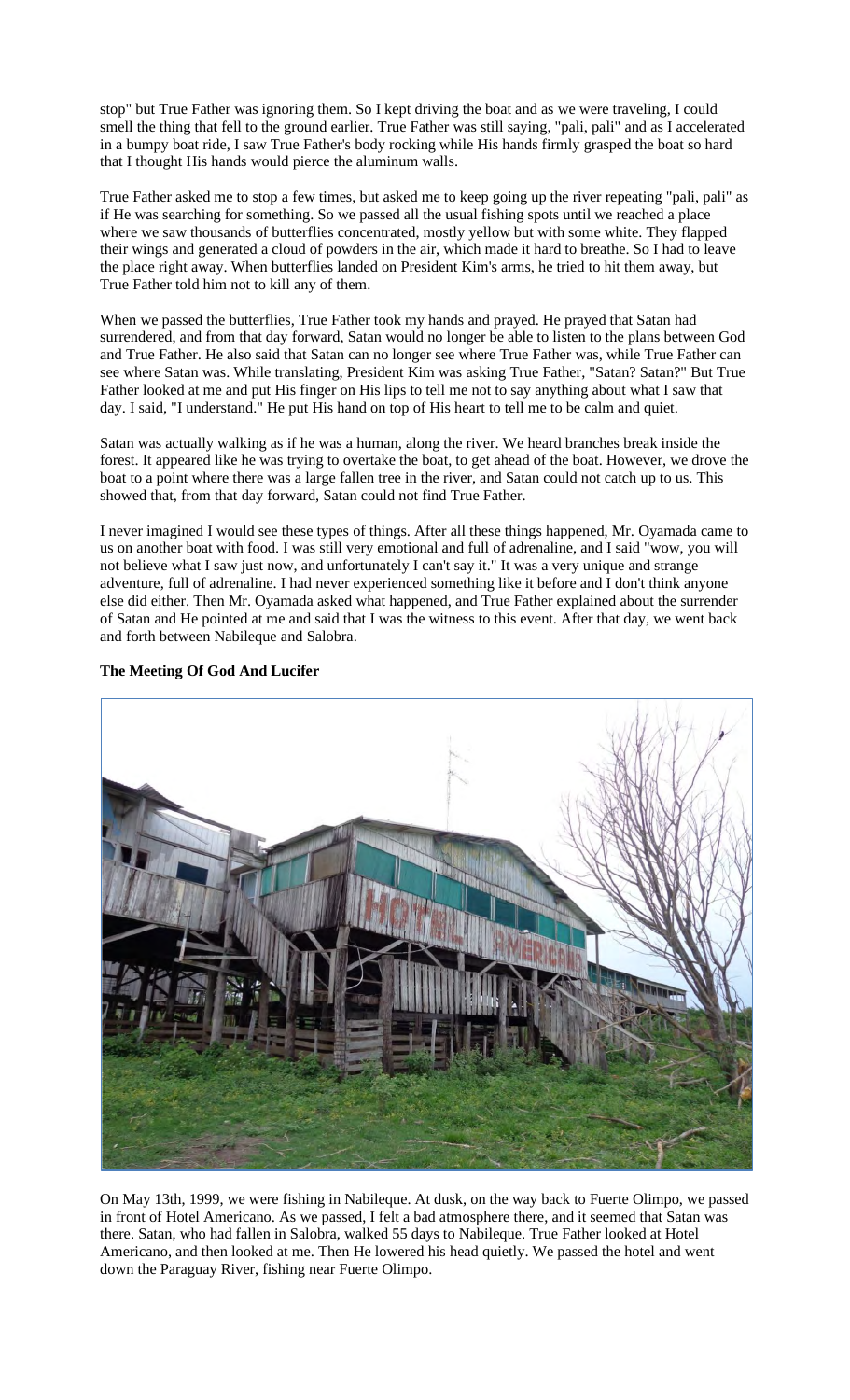Next day, May 14th, at 5:40am, True Father came to the boat docked at Fuerte Olimpo. He had a formal suit on that day. That was the only day when I saw True Father in a suit on a boat in Pantanal. We had a wooden ladder that True Father used to climb up on the boat. While He was on the ladder, I felt an evil angel descend. I knew that it was evil because of its smell and a bad, strange feeling. When it descended, I felt the wind. Then True Father leaned towards this being and looked into its eyes. The angel lowered his head and kept its head down so as not to look at True Father's face. True Father tried to look into the angel's eyes even more. The angel then stood up and I could then see that he had red, evil and angry eyes that were not human. When True Father stopped leaning over and straightened His posture, another angel descended. This angel had a tool in his hand, which he used to strike the first angel, as if the second angel was trying to protect True Father. Then True Father looked at me and raised His eyebrow, as if saying "look who is here." True Father finished climbing into the boat and then asked me immediately if we could arrive at Hotel Americano by 6am because there was an important ceremony to do there. As I drove the boat off the land, the angels were no longer there.

When we arrived at Nabileque at the Hotel Americano before 6am, True Father said "Paulo, chair." I said "ok, Abonim, leave it to me." I saw a white chair under room number 14. I thought this chair was to be taken to him. True Father went up the stairs and I followed Him and I saw a lot of chairs. So I understood then that True Father wanted me to sit in the chair under room 14, and I sensed that being on the boat was dangerous, especially because of what I saw that morning in Fuerte Olimpo. So I sat down on the chair and already something strange was happening around 6 o'clock. I saw the boat from the chair and said to myself "no, I will not abandon the boat because if the evil angel comes, the only protection is me." I forced myself to get up from the chair to go towards the boat - but then I was in another place, in another environment. I did not see anything around me, only my body and the chair. I was in despair and was about to scream. Then I saw True Father. I told myself, "Rev. Moon is here, so it is good" and I calmed down a little.



I saw True Father calling out Satan from the bathroom of the hotel. True Father opened the door, and the smell was everywhere. Then True Father called God. I saw a light that arrived, but I felt God being ashamed of the situation. True Father spoke to God, "please" in a very humble voice, calling to God who could turn away at any moment, because it was an embarrassing situation. True Father very carefully spoke to Satan. Satan did not seem to want to hear it but True Father's voice managed to break through the barriers of Satan and accessed Lucifer who was inside. So after a great hesitation, Lucifer managed to tilt and lower his head with regret and cried. When he lowered his head, I felt a very big explosion and the whole planet crying in pain. When he started to cry with regret, the dirty pieces of him started to spill out of him and then he started to shine and it was unimaginably beautiful. He started to get up, and he talked to True Father, who in turn spoke to God. Lucifer was communicating with God through True Father. God also appeared as a stronger light than the small light that first appeared. Lucifer lowered himself again now towards True Father, and there was another explosion. This explosion was not of sadness but of joy. Everything on the planet was making a noise of joy. At this time True Father spoke something, and everything ended. The ceremony ended.

This happened on the 14th of May 1999. True Father was wearing a suit and a necktie to welcome God to meet the angel. For the first time in history,

God came to meet the angel. Since the Fall of Adam and Eve, it was the first time that God had come to meet the angel and it had happened here in Nabileque. True Father gave the instruction after this ceremony to purchase the Hotel Americano because it was a precious place. True Father said that both Salobra and Nabileque are sacred fields but Nablieque is more precious because God met with Lucifer there.

This is the story of Salobra and Nabileque and how Lucifer surrendered naturally.

True Father later spoke to me for about 4 hours, directly to me, while fishing. He spoke continuously,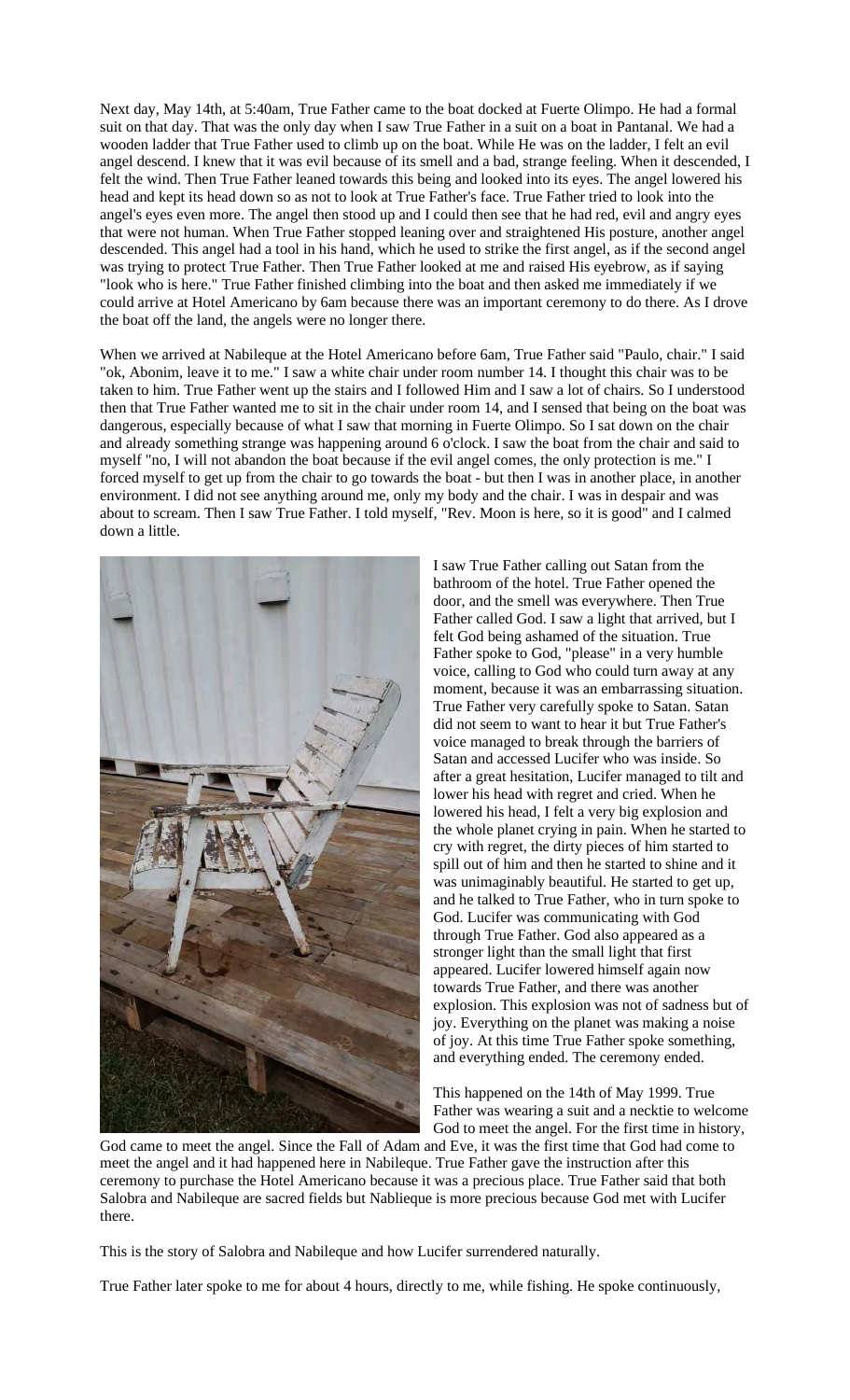only stopping when we caught fish. He told me to study the story and told me to ask Him questions if I had any. He asked me 3 times to make a promise never to leave these lands even if I lost my life. He said: "Stay in these lands. Don't give up. Do you promise me that you won't leave? Will you stay here?" I replied, "Yes, Father, I promise." Then He asked, "You won't leave even at the risk of your life? You will not leave? Will you stay here?" I replied again, "Yes, I will stay." He asked me to promise three times. Last time He asked me, He was very serious and I was even scared of Him. Then I realized that many who promised Him to stay had left Him because one would need to go beyond a normal level of faith to stay in a place like this. True Father said: "When I came to Pantanal, God came with me." He did not say God left from Pantanal.

In 2012, three days before True Father went to the spiritual world, in all three days, True Father was spiritually on the boat and got off the boat and walked in these lands. I know where He walked. We have to save these holy grounds, especially Salobra and Nabileque. Because they are in the wetlands, they belong in the Ocean Providence. These are very precious lands in many aspects. Imagine if these places are lost.

# **The Crying King**

There were many other things that happened here in Pantanal. True Father was crowned King in the lands of Pantanal. He told me that He arrived here as a servant of servants, but achieved all the victories and left as a King. I felt this of my own free will, nobody told me to believe in this. One day, as I saw Him sitting on the boat, I decided to bow to Him as a King. I decided, because He asked me to take care of these lands, I will take care of them as His sovereignty and I will be the most loyal to Him. So I knelt down on the boat to bow to Him. And when I did that, True Father cried. You cannot imagine how much He cried that day. He got up and told me to get up too. I said, "my king, my king, my king." True Father wept a lot that day and asked me to never leave these lands, and predicted that great things will happen here someday. I replied, "That's right."

The story of our True Father is here, in these lands.

I am Peter Paulo Alves Pinheiro, the guardian of the sacred lands of Salobra and Nabileque, and an active member of the Ocean Providence, Aju, Aju.

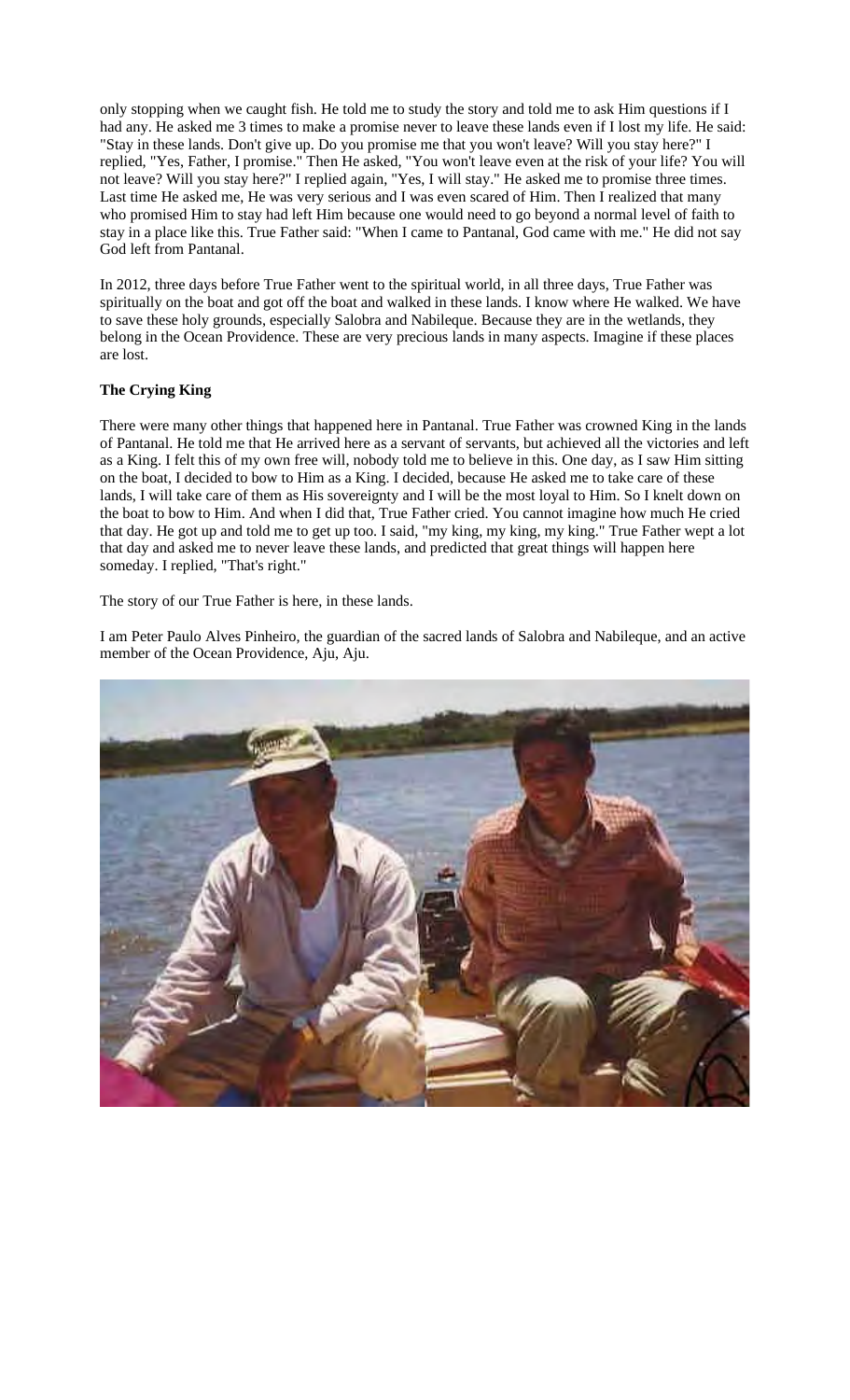